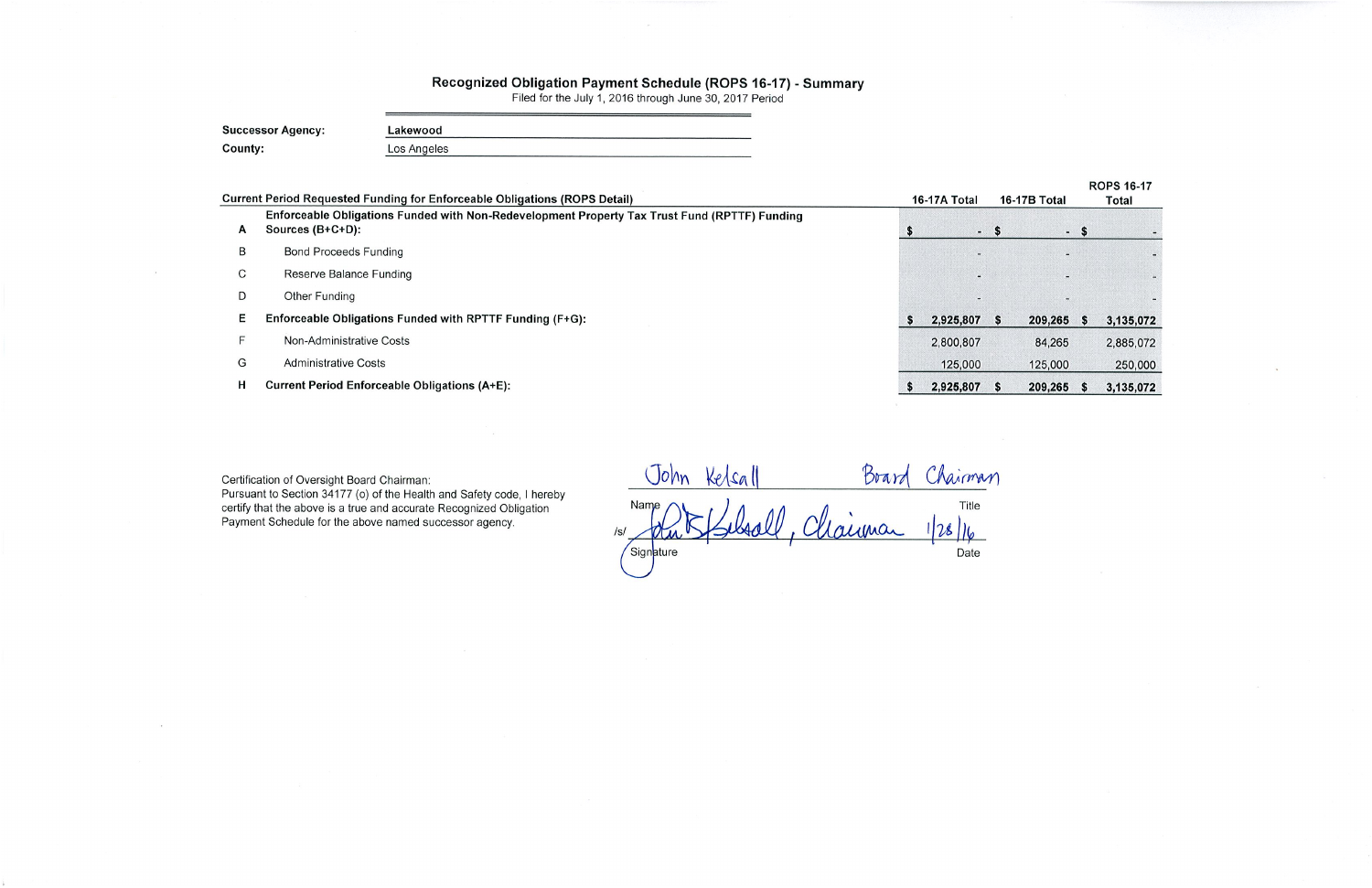|                | Lakewood Recognized Obligation Payment Schedule (ROPS 16-17) - ROPS Detail                                                       |                                              |                         |                                       |                                                                                                  |                                                                                                                 |                                 |                                  |                                  |                                   |                              |                                                          |             |                              |                  |                    |                      |                                                          |             |                     |                       |                  |
|----------------|----------------------------------------------------------------------------------------------------------------------------------|----------------------------------------------|-------------------------|---------------------------------------|--------------------------------------------------------------------------------------------------|-----------------------------------------------------------------------------------------------------------------|---------------------------------|----------------------------------|----------------------------------|-----------------------------------|------------------------------|----------------------------------------------------------|-------------|------------------------------|------------------|--------------------|----------------------|----------------------------------------------------------|-------------|---------------------|-----------------------|------------------|
|                | July 1, 2016 through June 30, 2017                                                                                               |                                              |                         |                                       |                                                                                                  |                                                                                                                 |                                 |                                  |                                  |                                   |                              |                                                          |             |                              |                  |                    |                      |                                                          |             |                     |                       |                  |
|                | (Report Amounts in Whole Dollars)                                                                                                |                                              |                         |                                       |                                                                                                  |                                                                                                                 |                                 |                                  |                                  |                                   |                              |                                                          |             |                              |                  |                    |                      |                                                          |             |                     |                       |                  |
| $\mathbf{A}$   | $\overline{B}$                                                                                                                   | $\mathbf{c}$                                 | D                       | E                                     | E                                                                                                | G                                                                                                               | H                               |                                  | J.                               | K                                 |                              | м                                                        |             | $\Omega$                     |                  | $\Omega$           |                      | s.                                                       |             |                     |                       | W                |
|                |                                                                                                                                  |                                              |                         |                                       |                                                                                                  |                                                                                                                 |                                 |                                  |                                  |                                   |                              |                                                          | 16-17A      |                              |                  |                    |                      |                                                          | 16-17B      |                     |                       |                  |
|                |                                                                                                                                  |                                              |                         |                                       |                                                                                                  |                                                                                                                 |                                 |                                  |                                  |                                   |                              | Non-Redevelopment Property Tax Trust Fund<br>(Non-RPTTF) |             | RPTTF                        |                  |                    |                      | Non-Redevelopment Property Tax Trust Fund<br>(Non-RPTTF) |             | RPTTF               |                       |                  |
|                |                                                                                                                                  |                                              |                         | Contract/Agreement Contract/Agreement |                                                                                                  |                                                                                                                 |                                 | <b>Total Outstanding</b>         |                                  | ROPS 16-17                        |                              |                                                          |             |                              |                  | 16-17A             |                      |                                                          |             |                     |                       | 16-17B           |
| Item #         | Project Name/Debt Obligation                                                                                                     | <b>Obligation Type</b>                       | <b>Execution Date</b>   | <b>Termination Date</b>               | Payee                                                                                            | <b>Description/Project Scope</b>                                                                                | Project Area                    | Debt or Obligation<br>23,359,758 | Retired                          | Total<br>$$3,135,072$ \$          | Bond Proceeds Reserve Balanc |                                                          | Other Funds | Non-Admin<br>$32,800,807$ \$ | Admin<br>125,000 | Total<br>2,925,807 | <b>Bond Proceeds</b> | Reserve Balance                                          | Other Funds | Non-Admin<br>84,265 | Admin<br>$125,000$ \$ | Total<br>209,265 |
|                | 2 1999 Tax Allocation Bonds Series A Bonds Issued On or Before<br>3 2003 Tax Allocation Bonds Series A Bonds Issued On or Before |                                              | 10/1/1999<br>10/28/2003 | 9/1/2017<br>9/1/2017                  | US Bank<br>US Bank                                                                               | onds issue to fund non-housing<br>Bonds issue to fund non-housing                                               | roject Area 1<br>roject Area 1  | 1,297,080<br>1,005,003           | N \$<br>N                        | 650,07<br>504,836<br>$\mathbf{s}$ |                              |                                                          |             | 633,060<br>494,668           |                  | 633,060<br>494,668 |                      |                                                          |             | 17,010<br>10,168    |                       | 17,010<br>10,168 |
|                | 4 2003 Tax Allocation Bonds Series B Bonds Issued On or Before 10/28/2003                                                        | 2/31/10                                      |                         | 9/1/2017                              | US Bank                                                                                          | roiects<br>Bonds issue to fund non-housing                                                                      | roject Area 1                   | 554,767                          | N.                               | 277,221<br>S.                     |                              |                                                          |             | 269,674                      |                  | 269,674            |                      |                                                          |             | 7,547               |                       | 7,547            |
|                | <b>Fiscal Agent Fees</b>                                                                                                         | 2/31/10<br>=ees                              | 10/1/1999               | 1/31/2018                             | US Bank                                                                                          | projects<br>Trustee Fees for 1999A, 2003A, and                                                                  | Project Area 1                  | 22,000                           | N                                | 11,000<br>-SS                     |                              |                                                          |             | 4,400                        |                  | 4,400              |                      |                                                          |             | 6,600               |                       | 6,600            |
|                | <b>Bond Disclosure Fees</b>                                                                                                      | $\overline{\phantom{a}}$ ees                 | 2/1/2012                | 1/31/2018                             | <b>Harrell &amp; Company</b>                                                                     | 2003B bonds<br>Bonds disclosure fees for 1999A,                                                                 | Project Area 1                  | 4,843                            | - N                              | 2,000                             |                              |                                                          |             |                              |                  |                    |                      |                                                          |             | 2,000               |                       | 2,000            |
|                | County Deferral                                                                                                                  | Unfunded Liabilities                         | 6/27/1989               | 6/30/2042                             |                                                                                                  | 2003A, and 2003B bonds<br>County Deferral Loan                                                                  |                                 | 843,589                          | N                                |                                   |                              |                                                          |             |                              |                  |                    |                      |                                                          |             |                     |                       |                  |
|                | City Advance to Agency                                                                                                           | City/County Loans On or                      | /10/1973                | 6/30/2023                             | County of Los Angeles<br>City of Lakewood                                                        | nitial funds to operate plan area                                                                               | Project Area 2<br>roject Area 1 | 229,200                          | N                                | 38,200                            |                              |                                                          |             |                              |                  |                    |                      |                                                          |             | 38,200              |                       | 38,200           |
|                | <b>Housing Fund Deficit</b>                                                                                                      | efore 6/27/11<br><b>Infunded Liabilities</b> | 6/30/1999               | 6/30/2022                             | ow and Moderate Incom                                                                            | Housing fund deficit repayments (HSC Project Area 1                                                             |                                 | 1,085,310                        | N                                |                                   |                              |                                                          |             |                              |                  |                    |                      |                                                          |             |                     |                       |                  |
|                | 10 Owner Participation Agreement                                                                                                 | OPA/DDA/Construction                         | 12/16/1998              | 9/30/2017                             | ousing Fund<br>Pacific Premier Retail Trust Parking Facilities Lease                             | : c <sub>tion</sub> 3334.6(d)                                                                                   | Project Area 1                  | 918,494                          | N                                | 750,000<br>$\mathbb{S}$           |                              |                                                          |             | 750,000                      |                  | 750,000            |                      |                                                          |             |                     |                       |                  |
|                |                                                                                                                                  |                                              |                         |                                       | (formerly known as<br>Lakewood Mall Business                                                     |                                                                                                                 |                                 |                                  |                                  |                                   |                              |                                                          |             |                              |                  |                    |                      |                                                          |             |                     |                       |                  |
|                | 17 Administrative Costs                                                                                                          | Admin Costs                                  | /1/2016                 | 6/30/2017                             | Co./Macerich)<br>City of Lakewood                                                                | Administrative costs including audit                                                                            | All Project Areas               | 200,000                          | N                                | 200,000<br>$\mathbb{S}$           |                              |                                                          |             |                              | $100,000$ \$     | 100,000            |                      |                                                          |             |                     | $100,000$ \$          | 100,000          |
|                | 18 LMIHF Loan (SERAF)                                                                                                            | <b>ERAF/ERAF</b>                             | 5/10/2010               | 6/30/2042                             | ow and Moderate Incom                                                                            | and payroll<br>Loan for SERAF payment to County                                                                 | <b>All Project Areas</b>        | 3,215,951                        | - N                              |                                   |                              |                                                          |             |                              |                  |                    |                      |                                                          |             |                     |                       |                  |
|                |                                                                                                                                  |                                              |                         |                                       | lousing Fund                                                                                     | or FY 09/10 (HSC section 33690                                                                                  |                                 |                                  |                                  |                                   |                              |                                                          |             |                              |                  |                    |                      |                                                          |             |                     |                       |                  |
|                | 19 LMIHF Loan (SERAF)                                                                                                            | <b>SERAF/ERAF</b>                            | 5/4/2011                | 6/30/2042                             | ow and Moderate Incom<br>lousing Fund                                                            | Loan for SERAF payment to County<br>or FY 10/11 (HSC section 33690                                              | <b>All Project Areas</b>        | 662,108                          |                                  |                                   |                              |                                                          |             |                              |                  |                    |                      |                                                          |             |                     |                       |                  |
|                | 20 LMIHF Loan (ERAF)                                                                                                             | <b>ERAF/ERAF</b>                             | 5/10/2005               | 6/30/2042                             | Low and Moderate Incom                                                                           | Loan for ERAF payment to County for All Project Areas                                                           |                                 | 90,492                           | -N                               |                                   |                              |                                                          |             |                              |                  |                    |                      |                                                          |             |                     |                       |                  |
|                | 21 City Loans and Advances to                                                                                                    | City/County Loans On or                      | 12/17/1985              | 6/30/2042                             | ousing Fund<br>City of Lakewood (80%)                                                            | FY 04/05 (HSC section 33681.12 (b)<br>Loans for development and financial All Project Areas                     |                                 | 10,023,341                       | -N                               |                                   |                              |                                                          |             |                              |                  |                    |                      |                                                          |             |                     |                       |                  |
|                | Agency                                                                                                                           | efore 6/27/11                                |                         |                                       |                                                                                                  | assistance of Project Areas 1, 2, and                                                                           |                                 |                                  |                                  |                                   |                              |                                                          |             |                              |                  |                    |                      |                                                          |             |                     |                       |                  |
|                | 22 City Loans and Advances to<br>Agency                                                                                          | City/County Loans On or<br>fore 6/27/11      | 12/17/1985              | 6/30/2042                             | akewood Housing<br>Successor (20%)                                                               | Loans for development and financial All Project Areas<br>ssistance of Project Areas 1, 2, and                   |                                 | 2,505,835                        | - N                              |                                   |                              |                                                          |             |                              |                  |                    |                      |                                                          |             |                     |                       |                  |
|                | 24 Owner Participation Agreement<br><b>Payment Penalty</b>                                                                       | OPA/DDA/Construction                         | 1/1/2013                | 12/31/2013                            | Pacific Premier Retail T<br>(formerly known as<br><b>Lakewood Mall Business</b><br>Co./Macerich) | Late payment penalty as stated on the Project Area 1<br>Parking Facilities Lease Agreement.                     |                                 | 80,807                           | <b>N</b>                         | 80,807<br>S.                      |                              |                                                          |             | 80,807                       |                  | 80,807             |                      |                                                          |             |                     |                       |                  |
|                | 25 City Loan to Successor Agency                                                                                                 | <b>RPTTF Shortfall</b>                       | 7/1/2013                | 6/30/2017                             | <b>City of Lakewood</b>                                                                          | Temporary city loan to satisfy<br>inforceable Obligations from ROPS                                             | <b>All Project Areas</b>        |                                  | -N                               |                                   |                              |                                                          |             |                              |                  |                    |                      |                                                          |             |                     |                       |                  |
|                | 26 Legal Fee                                                                                                                     | Admin Costs, litigation                      | 6/11/2013               | 6/30/2023                             | City of Lakewood                                                                                 | $3-14A$<br>Temporary city loan for legal counsel                                                                | All Project Areas               | 50,000                           | N                                | 50,000<br>$\mathbf{s}$            |                              |                                                          |             |                              | 25,000           | 25,000             |                      |                                                          |             |                     | $25,000$ \$           | 25,000           |
|                |                                                                                                                                  |                                              |                         |                                       |                                                                                                  | paid to firm Colantuono & Levin for<br>Successor Agency litigation over<br>DOF.                                 |                                 |                                  |                                  |                                   |                              |                                                          |             |                              |                  |                    |                      |                                                          |             |                     |                       |                  |
|                | 27 City Loan to Successor Agency                                                                                                 | <b>RPTTF Shortfall</b>                       | 1/1/2012                | 6/30/2017                             | <b>City of Lakewood</b>                                                                          | Temporary city loan for cash flow<br>deficiency to fund obligations during<br>initial phase of RDA dissolution. | <b>All Project Areas</b>        |                                  | N.                               |                                   |                              |                                                          |             |                              |                  |                    |                      |                                                          |             |                     |                       |                  |
|                | 28 Bond Arbitrage Compliance Review Fees                                                                                         |                                              | 7/23/2014               | 6/30/2017                             | PFM Asset Management                                                                             | stimate)<br>Arbitrage Rebate Compliance<br>Services for 1999A Tax Allocation                                    | Project Area 1                  | 2,500                            | N \$                             | 2,500                             |                              |                                                          |             |                              |                  |                    |                      |                                                          |             | 2,500               |                       | 2,500            |
|                | 29 LAUSD v. LAC                                                                                                                  | Miscellaneous                                | 9/1/2014                | 6/30/2017                             | LLC<br>Case Anywhere, LLC                                                                        | Bonds Series<br>System Access Fee for the legal case All Project Areas                                          |                                 | 960                              | N \$                             | 960                               |                              |                                                          |             | 720                          |                  | 720                |                      |                                                          |             | 240                 |                       | 240              |
|                | 30 Proportional Share of Unfunded                                                                                                | <b>Unfunded Liabilities</b>                  | 1/1/2016                | 6/30/2017                             | City of Lakewood                                                                                 | LAUSD v. LA County, et al- Case<br>Number BS108180<br>Obligation to Share in Payment of                         | All Project Areas               | 567,478                          |                                  | N   \$ 567,478                    |                              |                                                          |             | 567,478                      |                  | 567,478            |                      |                                                          |             |                     |                       |                  |
| 31             | <b>Pension Liabilities</b>                                                                                                       |                                              |                         |                                       |                                                                                                  | Infunded Liabilities                                                                                            |                                 |                                  | N   \$                           |                                   |                              |                                                          |             |                              |                  |                    |                      |                                                          |             |                     |                       |                  |
| 32<br>33       |                                                                                                                                  |                                              |                         |                                       |                                                                                                  |                                                                                                                 |                                 |                                  | $N$ $\sqrt{S}$<br>$N$ \$         |                                   |                              |                                                          |             |                              |                  |                    |                      |                                                          |             |                     |                       | - \$             |
| 34             |                                                                                                                                  |                                              |                         |                                       |                                                                                                  |                                                                                                                 |                                 |                                  | $N$ $S$                          |                                   |                              |                                                          |             |                              |                  |                    |                      |                                                          |             |                     |                       |                  |
| 35<br>36       |                                                                                                                                  |                                              |                         |                                       |                                                                                                  |                                                                                                                 |                                 |                                  | N \$<br>$N$ \$                   |                                   |                              |                                                          |             |                              |                  |                    |                      |                                                          |             |                     |                       | - \$             |
| 37<br>38       |                                                                                                                                  |                                              |                         |                                       |                                                                                                  |                                                                                                                 |                                 |                                  | $N$ \$<br>N \$                   |                                   |                              |                                                          |             |                              |                  |                    |                      |                                                          |             |                     |                       | - \$             |
| 39             |                                                                                                                                  |                                              |                         |                                       |                                                                                                  |                                                                                                                 |                                 |                                  | N \$                             |                                   |                              |                                                          |             |                              |                  |                    |                      |                                                          |             |                     |                       |                  |
| $-40$<br>$-41$ |                                                                                                                                  |                                              |                         |                                       |                                                                                                  |                                                                                                                 |                                 |                                  | $N$ $\sqrt{S}$<br>$N$ $\sqrt{s}$ |                                   |                              |                                                          |             |                              |                  |                    |                      |                                                          |             |                     |                       | - 56             |
| 42             |                                                                                                                                  |                                              |                         |                                       |                                                                                                  |                                                                                                                 |                                 |                                  | $N$ \$<br>$N$ \$                 |                                   |                              |                                                          |             |                              |                  |                    |                      |                                                          |             |                     |                       | - SS<br>- \$     |
| $-43$<br>44    |                                                                                                                                  |                                              |                         |                                       |                                                                                                  |                                                                                                                 |                                 |                                  | $N$ $\sqrt{S}$                   |                                   |                              |                                                          |             |                              |                  |                    |                      |                                                          |             |                     |                       |                  |
| 45<br>46       |                                                                                                                                  |                                              |                         |                                       |                                                                                                  |                                                                                                                 |                                 |                                  | $N$ \$<br>$N$ \$                 |                                   |                              |                                                          |             |                              |                  |                    |                      |                                                          |             |                     |                       | - \$<br>- \$     |
| 47             |                                                                                                                                  |                                              |                         |                                       |                                                                                                  |                                                                                                                 |                                 |                                  | N \$                             |                                   |                              |                                                          |             |                              |                  |                    |                      |                                                          |             |                     |                       | - \$             |
| 48<br>49       |                                                                                                                                  |                                              |                         |                                       |                                                                                                  |                                                                                                                 |                                 |                                  | N \$<br>$N$ $s$                  |                                   |                              |                                                          |             |                              |                  |                    |                      |                                                          |             |                     |                       | - \$<br>- 56     |
| 50             |                                                                                                                                  |                                              |                         |                                       |                                                                                                  |                                                                                                                 |                                 |                                  | $N$ \$                           |                                   |                              |                                                          |             |                              |                  |                    |                      |                                                          |             |                     |                       |                  |
| 51<br>52       |                                                                                                                                  |                                              |                         |                                       |                                                                                                  |                                                                                                                 |                                 |                                  | $N$ $\sqrt{S}$<br>$N \quad S$    |                                   |                              |                                                          |             |                              |                  |                    |                      |                                                          |             |                     |                       |                  |
| 53             |                                                                                                                                  |                                              |                         |                                       |                                                                                                  |                                                                                                                 |                                 |                                  | $N$ $\sqrt{s}$                   |                                   |                              |                                                          |             |                              |                  |                    |                      |                                                          |             |                     |                       |                  |
| 54<br>55       |                                                                                                                                  |                                              |                         |                                       |                                                                                                  |                                                                                                                 |                                 |                                  | $N$ \$<br>N \$                   |                                   |                              |                                                          |             |                              |                  |                    |                      |                                                          |             |                     |                       | - \$             |
| 56             |                                                                                                                                  |                                              |                         |                                       |                                                                                                  |                                                                                                                 |                                 |                                  | $N \quad$ \$                     |                                   |                              |                                                          |             |                              |                  |                    |                      |                                                          |             |                     |                       |                  |
| 57             |                                                                                                                                  |                                              |                         |                                       |                                                                                                  |                                                                                                                 |                                 |                                  | $N$ $\sqrt{S}$                   |                                   |                              |                                                          |             |                              |                  |                    |                      |                                                          |             |                     |                       | \$               |
| 58             |                                                                                                                                  |                                              |                         |                                       |                                                                                                  |                                                                                                                 |                                 |                                  | N \$                             |                                   |                              |                                                          |             |                              |                  |                    |                      |                                                          |             |                     |                       |                  |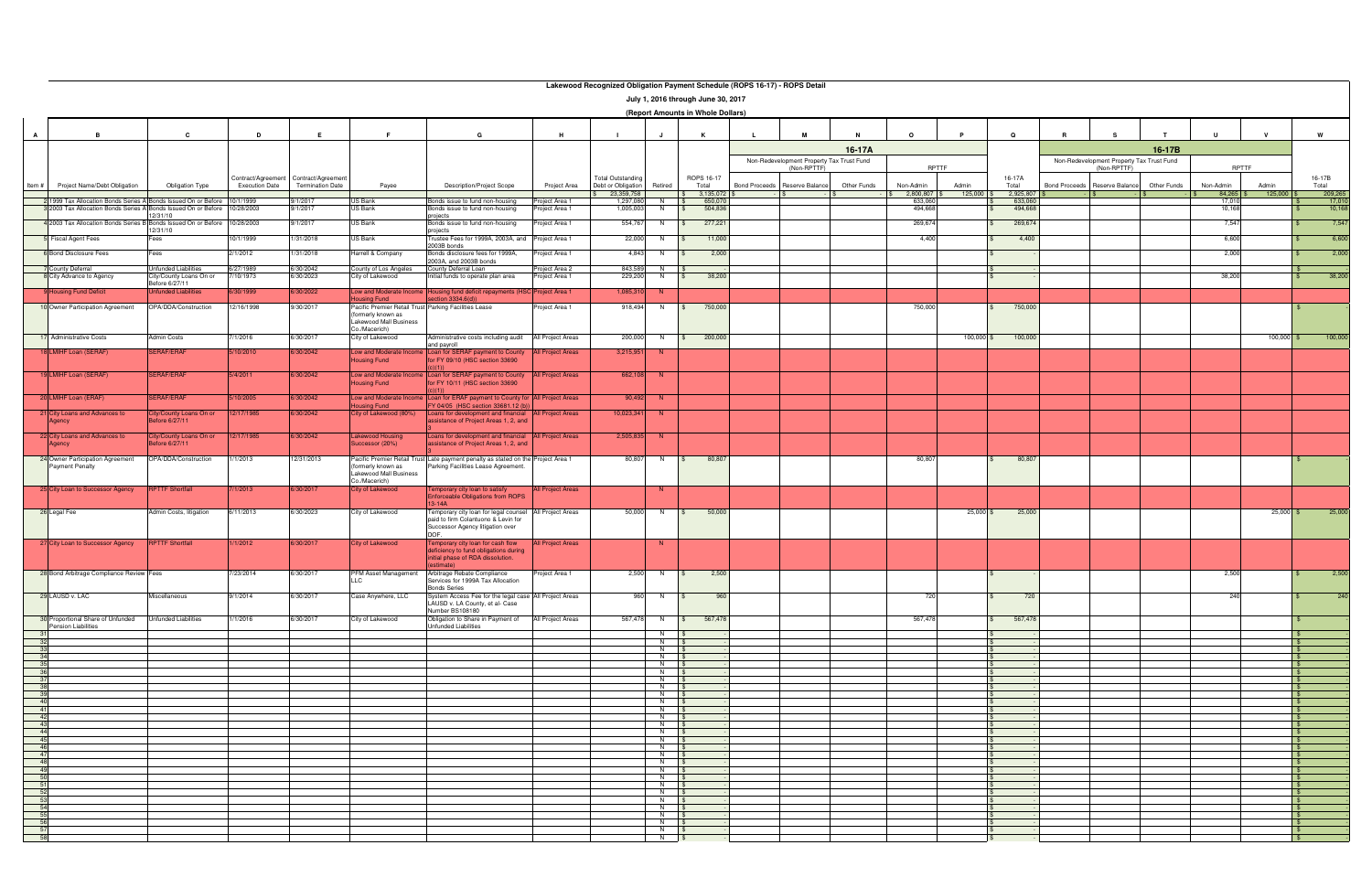|                                           | Pursuant to Health and Safety Code section 34177 (I), Redevelopment Property Tax Trust Fund (RPTTF) may be listed as a source of payment on the ROPS, but only to the extent no other funding source is available<br>or when payment from property tax revenues is required by an enforceable obligation. For tips on how to complete the Report of Cash Balances Form, see CASH BALANCE TIPS SHEET |                       |                                      |                               |                                 |                           |              |                                                                                                                                        |  |  |  |  |
|-------------------------------------------|-----------------------------------------------------------------------------------------------------------------------------------------------------------------------------------------------------------------------------------------------------------------------------------------------------------------------------------------------------------------------------------------------------|-----------------------|--------------------------------------|-------------------------------|---------------------------------|---------------------------|--------------|----------------------------------------------------------------------------------------------------------------------------------------|--|--|--|--|
| A                                         | B                                                                                                                                                                                                                                                                                                                                                                                                   | $\mathbf{C}$          | D                                    | E.                            | F.                              | G                         | н            |                                                                                                                                        |  |  |  |  |
|                                           |                                                                                                                                                                                                                                                                                                                                                                                                     |                       |                                      |                               |                                 |                           |              |                                                                                                                                        |  |  |  |  |
|                                           |                                                                                                                                                                                                                                                                                                                                                                                                     |                       | <b>Bond Proceeds</b>                 |                               | <b>Reserve Balance</b>          | <b>Other</b>              | <b>RPTTF</b> |                                                                                                                                        |  |  |  |  |
|                                           |                                                                                                                                                                                                                                                                                                                                                                                                     |                       |                                      | Prior ROPS<br>period balances | Prior ROPS<br><b>RPTTF</b>      |                           |              |                                                                                                                                        |  |  |  |  |
|                                           |                                                                                                                                                                                                                                                                                                                                                                                                     | Bonds issued on       |                                      | and DDR RPTTF                 | distributed as                  | Rent,                     | Non-Admin    |                                                                                                                                        |  |  |  |  |
|                                           | <b>Cash Balance Information by ROPS Period</b>                                                                                                                                                                                                                                                                                                                                                      | or before<br>12/31/10 | Bonds issued on<br>or after 01/01/11 | balances<br>retained          | reserve for future<br>period(s) | grants,<br>interest, etc. | and<br>Admin | <b>Comments</b>                                                                                                                        |  |  |  |  |
| ROPS 15-16A Actuals (07/01/15 - 12/31/15) |                                                                                                                                                                                                                                                                                                                                                                                                     |                       |                                      |                               |                                 |                           |              |                                                                                                                                        |  |  |  |  |
|                                           | 1 Beginning Available Cash Balance (Actual 07/01/15)                                                                                                                                                                                                                                                                                                                                                | 1,456,697             |                                      |                               |                                 | 72,771                    |              |                                                                                                                                        |  |  |  |  |
|                                           | 2  Revenue/Income (Actual 12/31/15)<br>RPTTF amounts should tie to the ROPS 15-16A distribution from the<br>County Auditor-Controller during June 2015                                                                                                                                                                                                                                              | 481                   |                                      |                               |                                 | 9,690,273                 |              | HJCH II/ Pacific Ford Payments for 2 quarters,<br>DDR unencumbered funds remittance to L.A.<br>2,511,166 County and RPTTF distribution |  |  |  |  |
|                                           | 3 Expenditures for ROPS 15-16A Enforceable Obligations (Actual<br>12/31/15                                                                                                                                                                                                                                                                                                                          |                       |                                      |                               |                                 |                           |              |                                                                                                                                        |  |  |  |  |
|                                           | 4   Retention of Available Cash Balance (Actual 12/31/15)<br>RPTTF amount retained should only include the amounts distributed as<br>reserve for future period(s)                                                                                                                                                                                                                                   | 1,457,178             |                                      |                               |                                 | 9,763,045                 | 2,511,166    |                                                                                                                                        |  |  |  |  |
|                                           | 5   ROPS 15-16A RPTTF Balances Remaining                                                                                                                                                                                                                                                                                                                                                            |                       |                                      | No entry required             |                                 |                           |              |                                                                                                                                        |  |  |  |  |
|                                           | 6 Ending Actual Available Cash Balance<br>C to G = $(1 + 2 - 3 - 4)$ , H = $(1 + 2 - 3 - 4 - 5)$                                                                                                                                                                                                                                                                                                    |                       |                                      |                               |                                 | $(1)$ \$                  |              |                                                                                                                                        |  |  |  |  |
|                                           | ROPS 15-16B Estimate (01/01/16 - 06/30/16)                                                                                                                                                                                                                                                                                                                                                          |                       |                                      |                               |                                 |                           |              |                                                                                                                                        |  |  |  |  |
|                                           | 7 Beginning Available Cash Balance (Actual 01/01/16)<br>$(C, D, E, G = 4 + 6, F = H4 + F4 + F6, and H = 5 + 6)$                                                                                                                                                                                                                                                                                     | $1,457,178$ \$<br>\$  |                                      | $\boldsymbol{\mathsf{s}}$     | - \$                            | \$<br>$(1)$ \$            |              |                                                                                                                                        |  |  |  |  |
|                                           | 8  Revenue/Income (Estimate 06/30/16)<br>RPTTF amounts should tie to the ROPS 15-16B distribution from the<br>County Auditor-Controller during January 2016                                                                                                                                                                                                                                         | 400                   |                                      |                               |                                 | 80,928                    |              | HJCH II/ Pacific Ford Payments for 2 quarters,<br>advance from the City for obligations, and RPTTF<br>822,231 distribution             |  |  |  |  |
|                                           | 9 Expenditures for ROPS 15-16B Enforceable Obligations (Estimate<br>06/30/16)                                                                                                                                                                                                                                                                                                                       |                       |                                      |                               |                                 | 80,927                    | 822,231      |                                                                                                                                        |  |  |  |  |
|                                           | 10 Retention of Available Cash Balance (Estimate 06/30/16)<br>RPTTF amount retained should only include the amounts distributed as<br>reserve for future period(s)                                                                                                                                                                                                                                  | 1,457,578             |                                      |                               |                                 |                           |              |                                                                                                                                        |  |  |  |  |
|                                           | 11 Ending Estimated Available Cash Balance (7 + 8 - 9 -10)                                                                                                                                                                                                                                                                                                                                          | $$^{\circ}$           | \$                                   | \$<br>$\sim$                  | <b>S</b>                        | \$                        | \$.          |                                                                                                                                        |  |  |  |  |

## **Lakewood Recognized Obligation Payment Schedule (ROPS 16-17) - Report of Cash Balances (Report Amounts in Whole Dollars)**